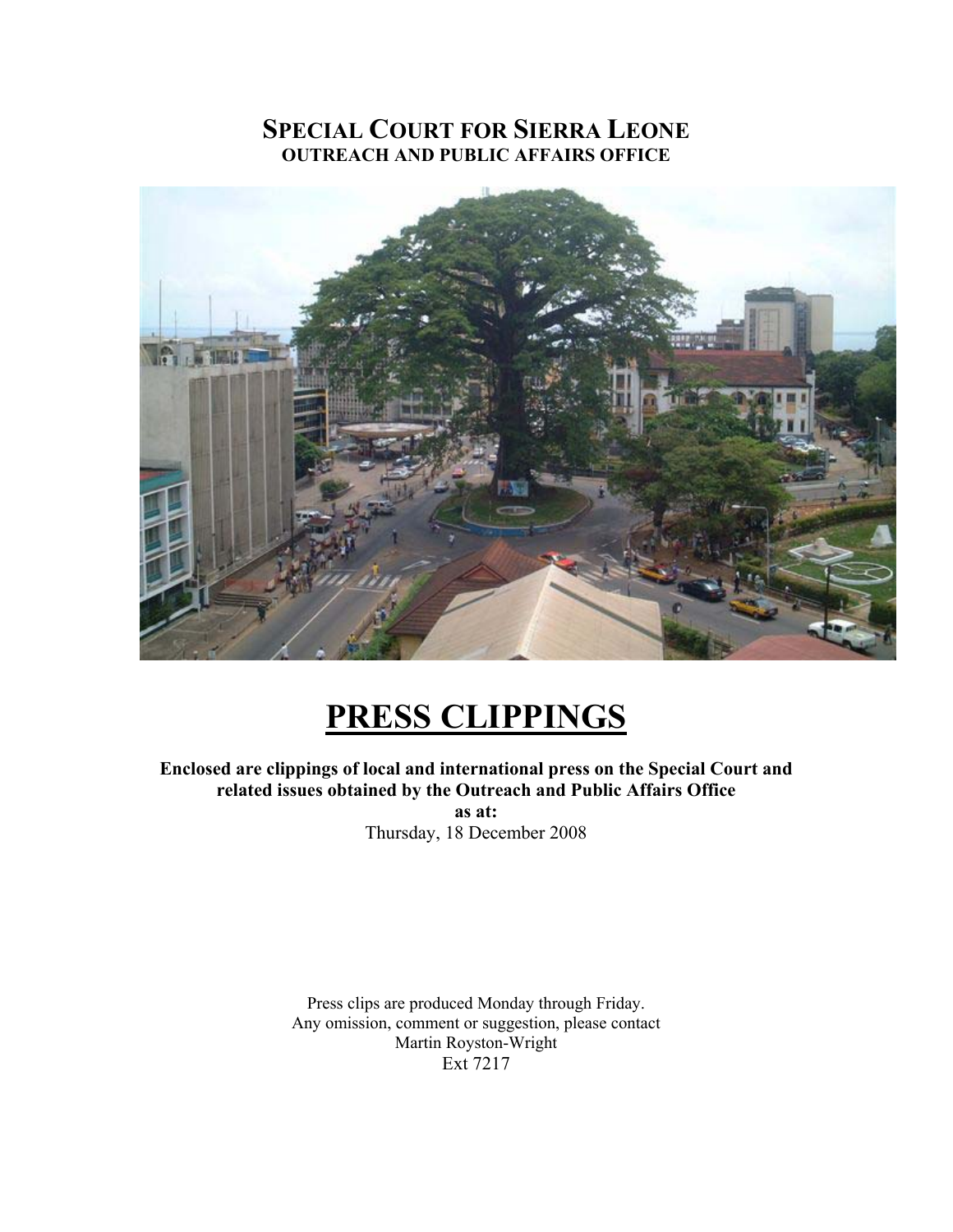| <b>International News</b>                                                             |              |
|---------------------------------------------------------------------------------------|--------------|
| UNMIL Public Information Office Complete Media Summaries / UNMIL                      | Pages 3-5    |
| Liberian President to Testify Thursday Before the Truth Commission / Voice of America | Page 6       |
| Genocide 'Kingpin' Awaits Verdict / BBC Online                                        | Pages 7-8    |
| Security Council Extends Probe into Lebanon Killings for Another two Months / UN News | Pages $9-10$ |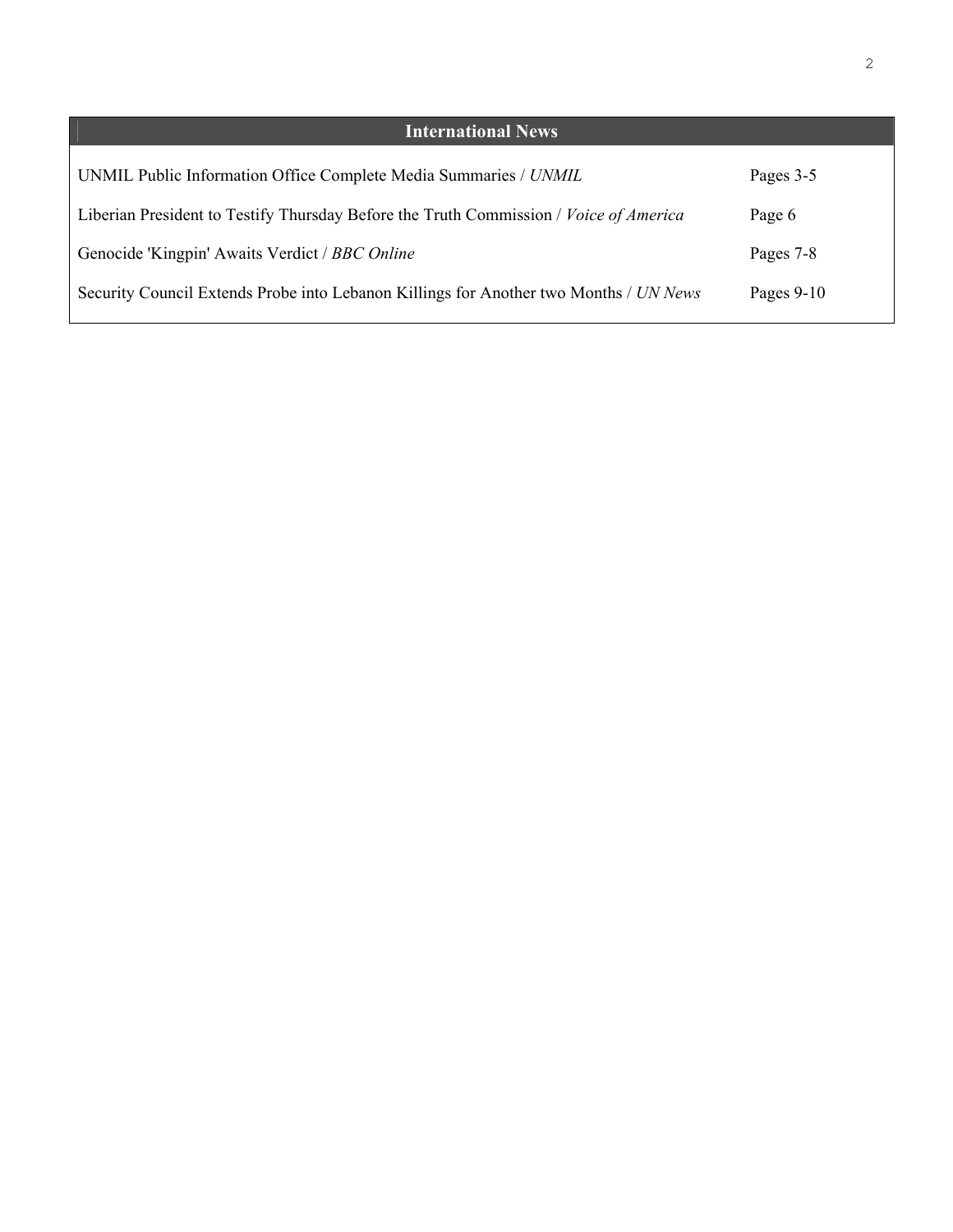

United Nations Mission in Liberia (UNMIL)

# **UNMIL Public Information Office Complete Media Summaries 17 December 2008**

*[The media summaries and press clips do not necessarily represent the views of UNMIL.]*

## **Newspaper Summary**

**Committed UN Police Force Needed to Strengthen Liberia National Police**  (The Parrot, Public Agenda, Heritage)

- UN Envoy Ms. Ellen Margrethe Løj has said that in addressing the challenges in strengthening the rule of law in Liberia, UNMIL still needs a committed police force to continue to build the capacity of the Liberia National Police (LNP). She made these remarks during a ceremony to honor the Nepalese peacekeeping contingent for their role in strengthening the rule of law in Liberia.
- The contingent has undertaken medical outreach programmes as well as building bridges and roads in Liberia. "These will all have an impact on Liberians as they strive for the development of Lberia," the Special Representative of the Secretary-General (SRSG) added. She urged the Nepalese awardees and all other UNPOL to "continue working hard to ensure that the Liberian police force develop the confidence they need to take up the baton as UNMIL departs.

#### **In Economic Sabotage Case: Bryant's Poor Health Obstructs Hearings**

(The Parrot, The News)

- Hearings into the economic sabotage case involving five former officials of the erstwhile National Transitional Government (NTGL) yesterday failed to proceed due to the poor health of one of the defendants, former NTGL Chairman Charles Gyude Bryant.
- The Judge of Criminal Court "C" Emmanuel Kollie however said the trial would resume Friday and hoped the defendant would have recovered and will be in court. "The case was postponed because we cannot conduct this trial in the absence of any defendant who is a party to this suit," he added.
- Recently, the case was again suspended when one of the defendants, Richard Devine, travelled to the United States on national assignment. The five former officials of the NTGL who are being tried on corruption charges are Edwin Snowe, Jr., former LPRC Managing Director and his deputies, Richard Devine, Siaka Sheriff; and G. Andy Quamie who were indicted in February this year for embezzling over US\$1 million from the corporation*.*

## **"Liberia's Prosperity Depends on Quality Education" … U.S. Envoy Says**

(The News)

- United States Ambassador to Liberia Linda Thomas Greenfield says it is imperative for authorities, parents, students and everyone to note that the future of Liberia and its prosperity greatly depend on quality education. Ambassador Greenfield spoke Monday when she and Mrs. Grace Cavert Nelson, wife of United States Senator Bill Nelson of the State of Florida presented additional 20 scholarships to 15 girls from the June L. Moore Public School and five boys from Cecelia Dunbar Public School in rural Montserrado County.
- The scholarships were provided under the Ambassador's Girls Scholarship Program (AGSP) funded by American taxpayers through the United States Agency for International Development (USAID). The 20 scholarships awarded to primary school pupils bring to a total of 5,796 the number of scholarships awarded under the AGSP since its inception in 2004.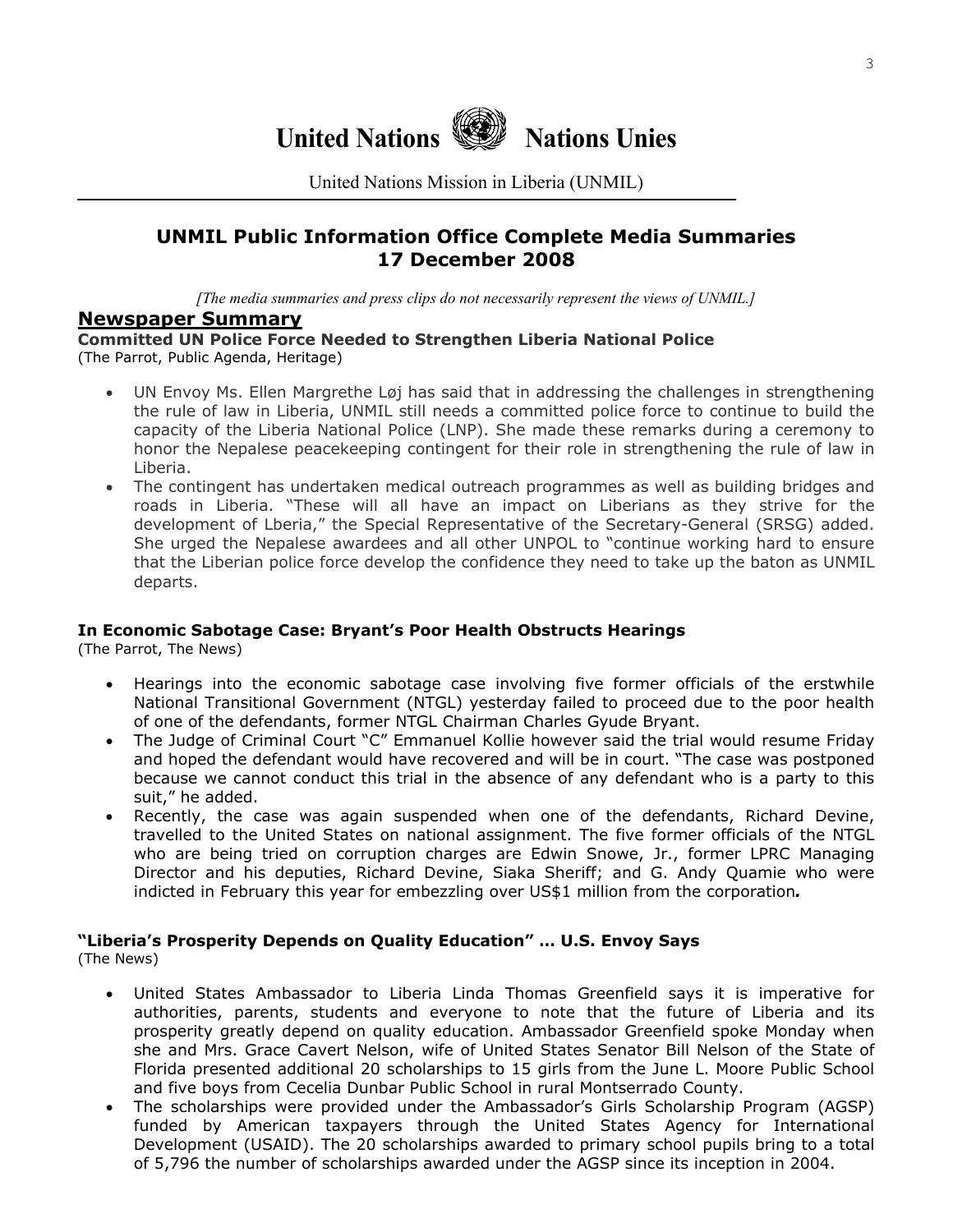#### **'Perpetrators Fired at Us' … Claims State Witness in Timor Massacre Case**

(The News, Daily Observer, The Inquirer)

- One of the survivors of the June 7, Timor massacre in Grand Bassa County, in which 14 persons were killed, Vanjah Francis yesterday told the court that their attackers fired at them with single barrel guns, AK-47 rifles and also used machetes and acid water to kill the men. Vanjah said the number of persons killed during the massacre were 21 out of the total of 47 persons hired to brush a farmland in the area.
- He said during police investigation, 45 bodies were recovered while the villagers later found additional six bodies. The witness said following his escape he arrived in Kakata and saw Senator Kaine with the alleged ringleader riding in a vehicle marked "Sen. 22" heading towards the crime scene.

# **Radio Summary**

**Local Media – Radio Veritas** *(News monitored today at 9:45 am)*

#### **Criminal Court "A" Denies Petition for Writ of Habeas Corpus by JPC**

- Criminal Court "A" has denied the petition for a writ of Habeas Corpus filed by the Catholic Justice & Peace Commission (JPC) against the government on behalf of 22 Liberian deportees.
- In its ruling, the Judge of the court, Boimah Kontoe said the motion was dismissed on grounds that it was filed in two courts in violation of the law.
- The JPC recently filed parallel petitions before the 7th Judicial Circuit Court in Zwedru, Grand Gedeh County and Criminal Court A in Monrovia.
- On Monday, the 7th Judicial Circuit Court in Zwedru, Grand Gedeh County also dismissed the JPC writ of Habeas Corpus citing similar concern.

(*Also reported on Star Radio, Sky F.M., Truth F.M. and ELBC*)

#### **UN Envoy Decorates Pakistani Peacekeepers with UN Medals**

- Speaking at an award ceremony for over 3000 Pakistani peacekeepers serving in UNMIL, UN Envoy Ms. Ellen Margrethe Løj lauded them for going beyond their call of duty by providing humanitarian assistance to communities in the country.
- Ms. Løj said they have helped the Liberian Government and UNMIL in the rehabilitation of major roads in the country.
- Also speaking at the programme, the Head of the Pakistani contingent, Ghulam Murtaza reaffirmed Pakistan's support to the peace process in the country and UN initiatives in the world.

(*Also reported on Star Radio, Sky F.M., Truth F.M. and ELBC*)

#### **Liberian Deportees Want Consulate in Washington Withdrawn**

- Liberian deportees from the United States are calling for the withdrawal of the Consulate at the Liberian Embassy in Washington, Mr. Christopher Nippy.
- The deportees claimed that Mr. Nippy refused to visit or give them audience to explain their cases but immediately issued travelling documents for their deportation.
- Recently 22 persons were deported from the U.S. for various crimes they committed in that country.
- They are presently at the Zwedru Correction Palace in Grand Gedeh County undergoing rehabilitation before being release to their families.

#### **Education Ministry Purchases US\$4.5M Primary Textbooks**

- Speaking at a news conference yesterday, Education Minister, Dr. Joseph Kortu said the ministry has purchased 200,000 primary school books valued at US\$4.5 million.
- The books which comprise reading, math and social science materials are expected to be distributed to schools throughout the country.

## **Star Radio** *(News culled from website today at 8:30 am)*

## **Finance Ministry Vets Pensioners' Payroll**

- The Ministry of Finance says it is in the process of thoroughly vetting the regular pensioners' payroll of government.
- In an interview, the Comptroller General of Liberia, James Boker said a lot of names exist on the payroll that should not be there.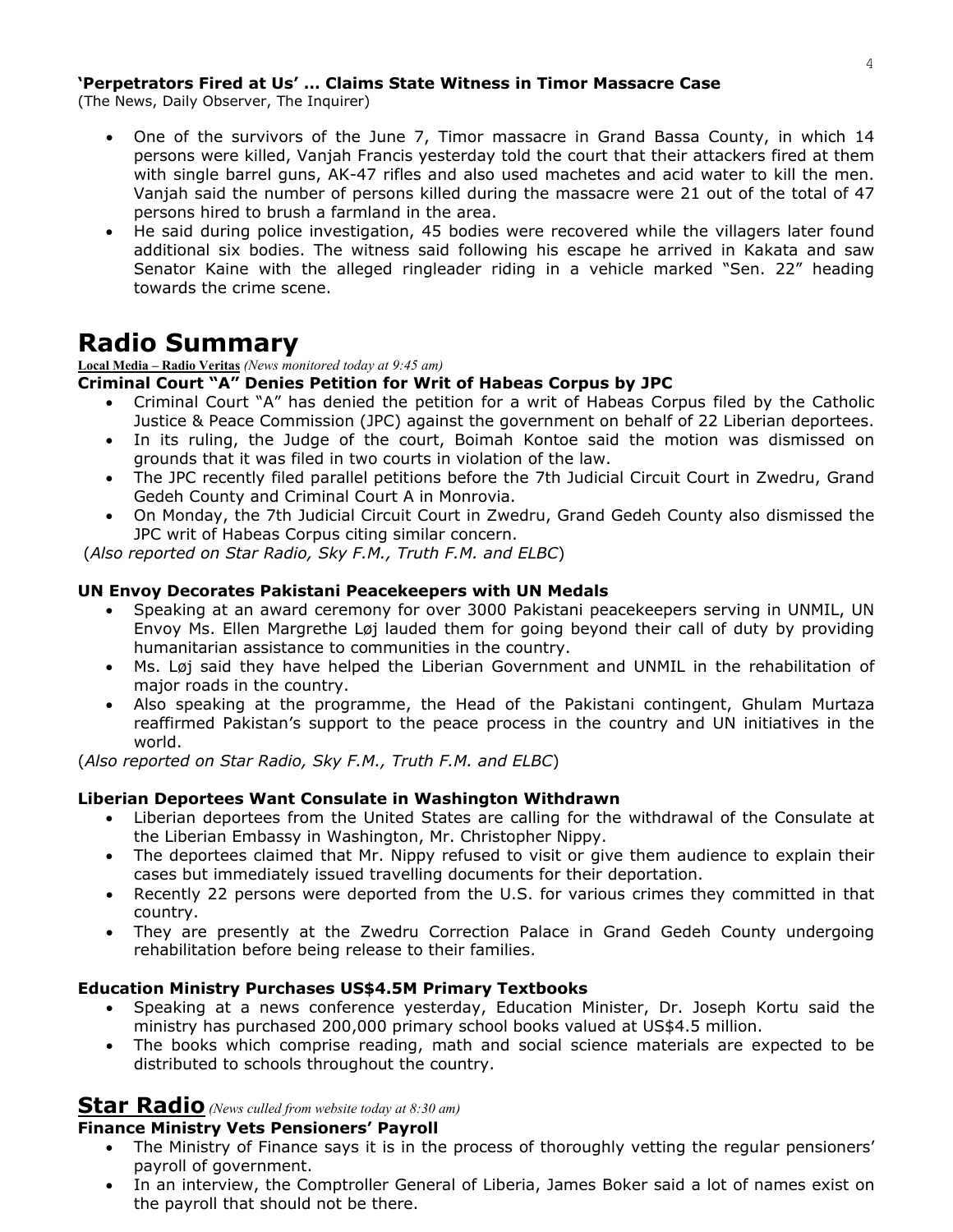• He indicated that the volume of the government's regular pension payroll has swollen beyond expectation, putting the amount of names presently existing on the payroll at 14,000.

#### **Truth Commission Investigates Allegation Against One of Its Commissioners**

- The Truth and Reconciliation Commission of Liberia (TRC) has ordered an investigation into allegations that one of its commissioners was a member of the defunct rebels United Liberation Movement of Liberia (ULIMO).
- The TRC mandated its Inquiry Unit to immediately investigate the allegations that Commissioner Sheikh Kafumba Konneh served as a major supplier of arms to ULIMO.
- Former rebel General Ofori Diah who made the accusation said the commissioner recruited him into the group during the 1990s.
- The TRC said the allegation is the second against the Commissioner saying it initially received a letter this year from a Liberian in the diaspora claiming that Sheikh Konneh was a member of ULIMO, a claim he has since denied.

#### **Reports Speak of Brewing Tension at Guthrie Rubber Plantation**

- Reports from the Guthrie Rubber Plantation in Bomi County say unknown persons have burned down the security post in the area.
- In an interview, several employees said the guard post was set ablaze on Monday by the men.
- The employees claimed that tension is presently brewing at the plantation as most of the plantation Managers gave abandoned the area
- One report said a company vehicle which was enroute to the compound was recently turned back by angry men.

#### **Labour Ministry Launches Major Clean-up Exercise**

- The Labour Ministry in collaboration with the Liberia Emergency Employment Programme has launched a major clean-up campaign of Monrovia and its environs.
- The Acting Coordinator of LEEP, George Saah puts the cost of the campaign at over US\$70,000.

\*\*\*\*\*\*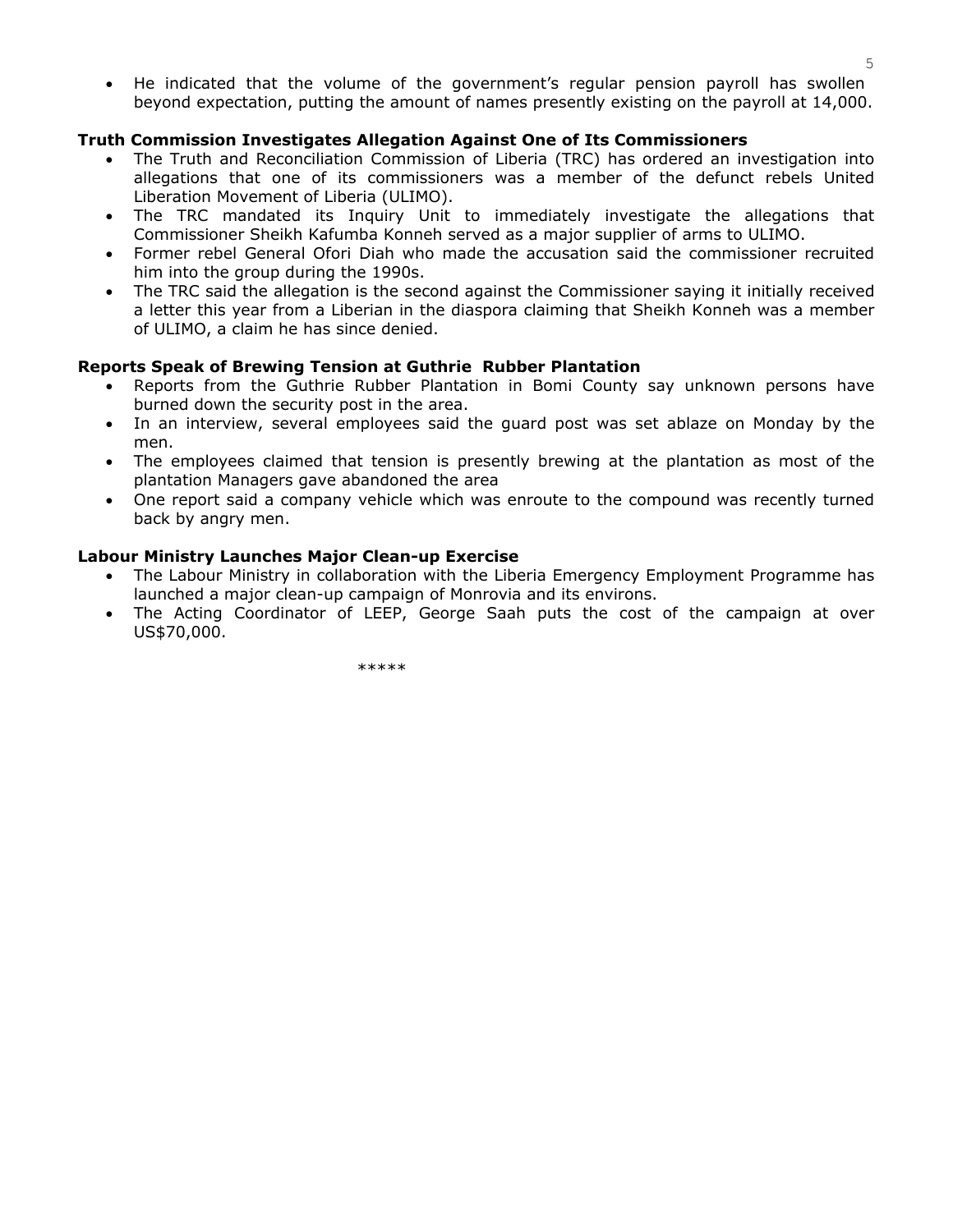# **Liberian President to Testify Thursday Before the Truth Commission**

By James Butty

Sources in the Liberian capital, Monrovia said President Ellen Johnson Sirleaf will Thursday testify before the country's Truth and Reconciliation Commission (TRC).

It has been alleged that as an activist and politician President Sirleaf supported Charles Taylor's National Patriotic Front of Liberia rebel movement that eventually led to the overthrow of President Samuel Doe. The Truth Commission had since earlier this year asked the president to testify.

Peter Quoiquoi, president of the Press Union of Liberia, told VOA Liberians had been anticipating the president's testimony.

"We've heard from some radio stations that the president will appear today, but there are reports coming out of the mansion (presidential palace) that yes the president will appear but not today. But there is anticipation. Ever since people had been anticipating that the president would appear before the TRC to testify. And so it would be big news if she testifies today," he said.

Quoiquoi said the TRC wants to hear from the president because it had been alleged that as an activist and politician President Sirleaf supported Charles Taylor's National Patriotic Front of Liberia rebel movement that eventually led to the overthrow of President Samuel Doe.

"My guess is that there are people here who lived here when the President was active in activism. They believe that the President might have played a role in some of the conflicts from 1979 to this minute. And so she's a very important and key person. Of course, for us to do reconciliation here we have to talk from all levels. Some of the people who testified before the TRC mentioned the president, and I'm sure the public would be very eager to know what role the president played in any kind of conflict that occurred in our country," Quoiquoi said.

President Sirleaf came to the presidency on the platform of respect for the rule of law.

Quoiquoi said the president's appearance would bolster the Truth Commission's work.

"I would think it would validate the resolve of the TRC whenever they finalize their work. The other side of this is that a lot of people have appeared before the TRC and have made mockery of the whole process. And so whether the President's appearance would make a difference, we will wait to see. But there are those who believe very strongly that with the appearance of the president we certainly will have people accepting the resolve of the TRV finings," Quoiquoi said.

TRC hearings in the past had been broadcast live on local radio stations in Liberian. But Quoiquoi said concerns for President Sirleaf's security could make it difficult for her testimony to be carried live.

"There have been prior arguments from some groups of people that the President should appear in cameral, and there are those who believe that the president should appear in open like others have done. I'm sure what might happen, because of the president's security, the TRC will allow the public to stay away and probably they have it broadcast later to the public. I'm sure that might be the route the TRC would take," Quoiquoi said.

He said the TRC must carefully balance the public's need to hear their president testify and her security.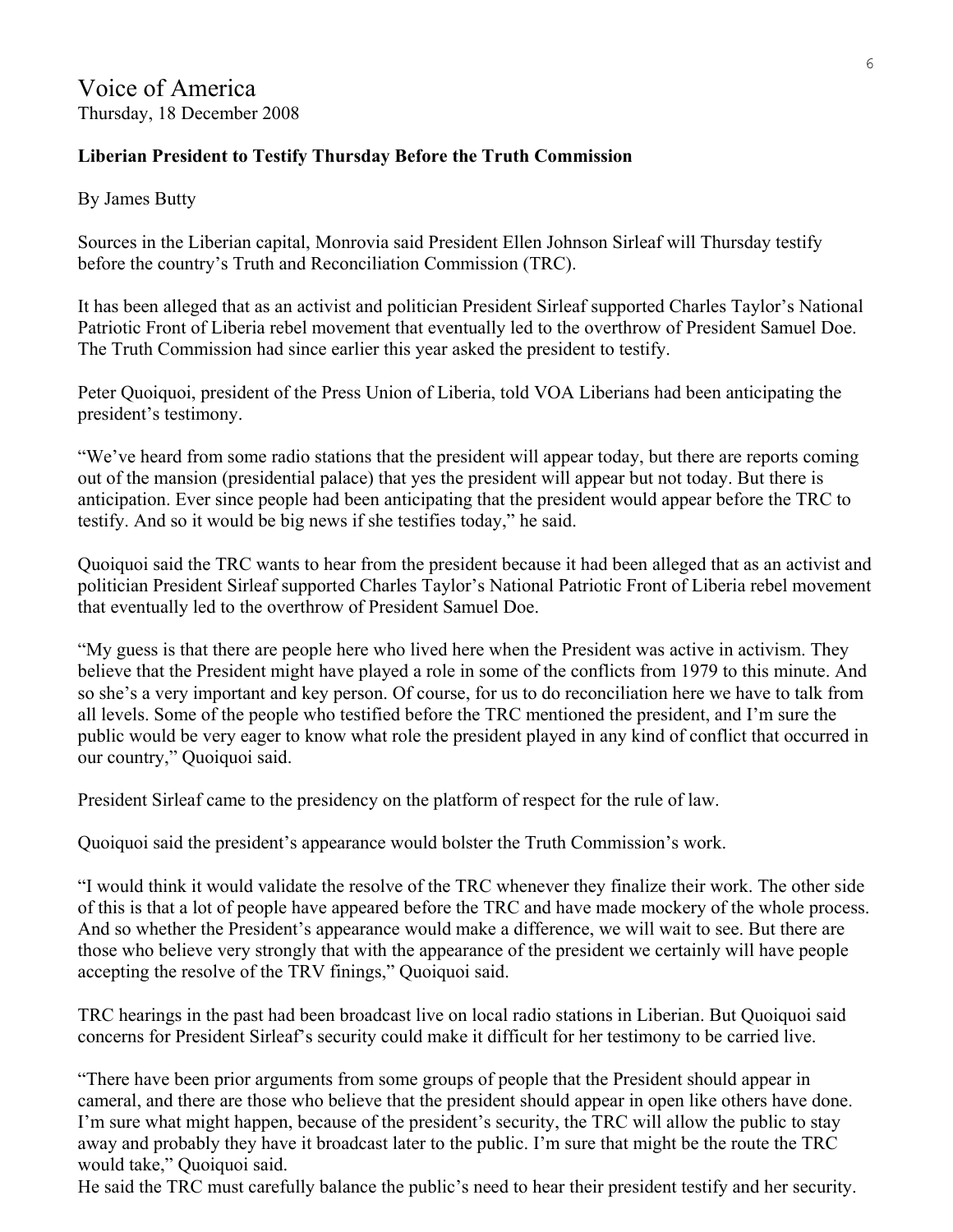# BBC Online Thursday, 18 December 2008

# **Genocide 'kingpin' awaits verdict**

An international tribunal is due to issue its verdict on the man accused of masterminding Rwanda's 1994 genocide.

Theoneste Bagosora is charged with leading a committee of Hutu extremists that plotted the massacre of ethnic Tutsis and moderate Hutus.

Mr Bagosora, a colonel who was cabinet director in Rwanda's defence ministry at the time, pleaded not guilty.

Rwanda's genocide left more than 800,000 people dead within the space of just 100 days.

According to the indictment at the International Criminal Tribunal for Rwanda (ICTR), based in Tanzania, Mr Bagosora and three former senior military officers all conspired to "work out a plan with intent to exterminate the civilian Tutsi population and eliminate members of the opposition".

If he is found guilty, it will be the first time the Rwanda tribunal has convicted anyone of actually organising the killings.

In its first verdict on Thursday, the Rwandan court sentenced Protais Zigiranyirazo, 57, to 20 years in jail for his part in the genocide.

Mr Zigiranyirazo, a brother-in-law of former President Juvenal Habyarimana, was accused of ordering Hutus to kill 48 people in two incidents.

Mr Bagosora, 67, has been in custody since 1996, when he was arrested in Cameroon.

He faces 11 charges of genocide, war crimes and crimes against humanity.

The prosecution says he played a key role in plotting to exterminate the Tutsis and moderate Hutus, and that he also set up the Interahamwe - gangs of Hutu extremists who carried out much of the slaughter.

# **'Principal enemy'**

Prosecutors say Mr Bagosora assumed control of military and political affairs in Rwanda when President Habyarimana's plane was shot down in 1994 - the catalyst for the genocide.

He is said to have distributed the arms and machetes that became the chief tools of the genocide.

The indictment alleges that he set out to "prepare the apocalypse" as far back as 1990.

The following year, Mr Bagosora helped draft a document circulated within the army that described Tutsis as "the principal enemy".

Canadian General Romeo Dallaire, head of UN peacekeepers in Rwanda at the time, described Mr Bagosora as the "kingpin" behind the genocide and said the colonel had threatened to kill him with a pistol.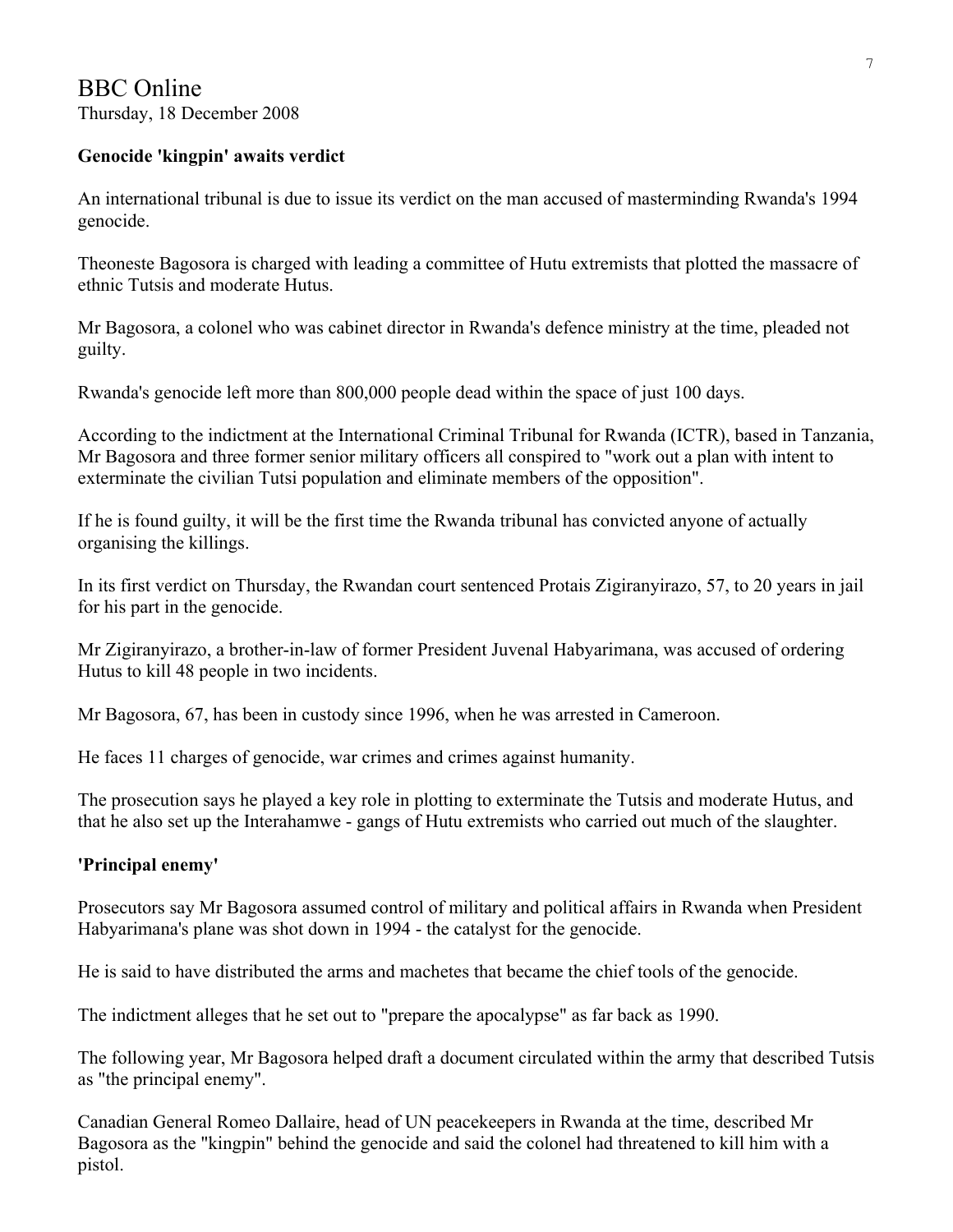His defence says there is no hard evidence to link him to the deaths of hundreds of thousands of Rwandans.

Mr Bagosora's lawyer has also challenged the basis for the case, arguing that prosecutors failed to prove that the slaughter was organised and therefore failed to prove that it met the legal definition of "genocide".

His co-defendants are: Lieutenant-Colonel Anatole Nsegiyumva, the former commander of Gisenyi military region; Brigadier Gratien Kabiligi, the former chief of military operations; and Major Alloys Ntabakuze, the former commander of the Para-Commando battalion of Kigali.

The trial, which began in 2002, was expected to last two years.

The effects of the genocide are still being felt in the region, in particular across the border in DR Congo.

Some of the Hutu militias involved in the genocide fled to DR Congo, where Tutsi rebels, allegedly with some Rwandan backing, refuse to lay down their arms, saying they are being attacked by the Hutu fighters.

Some 300,000 people have fled their homes in DR Congo this year because of this conflict.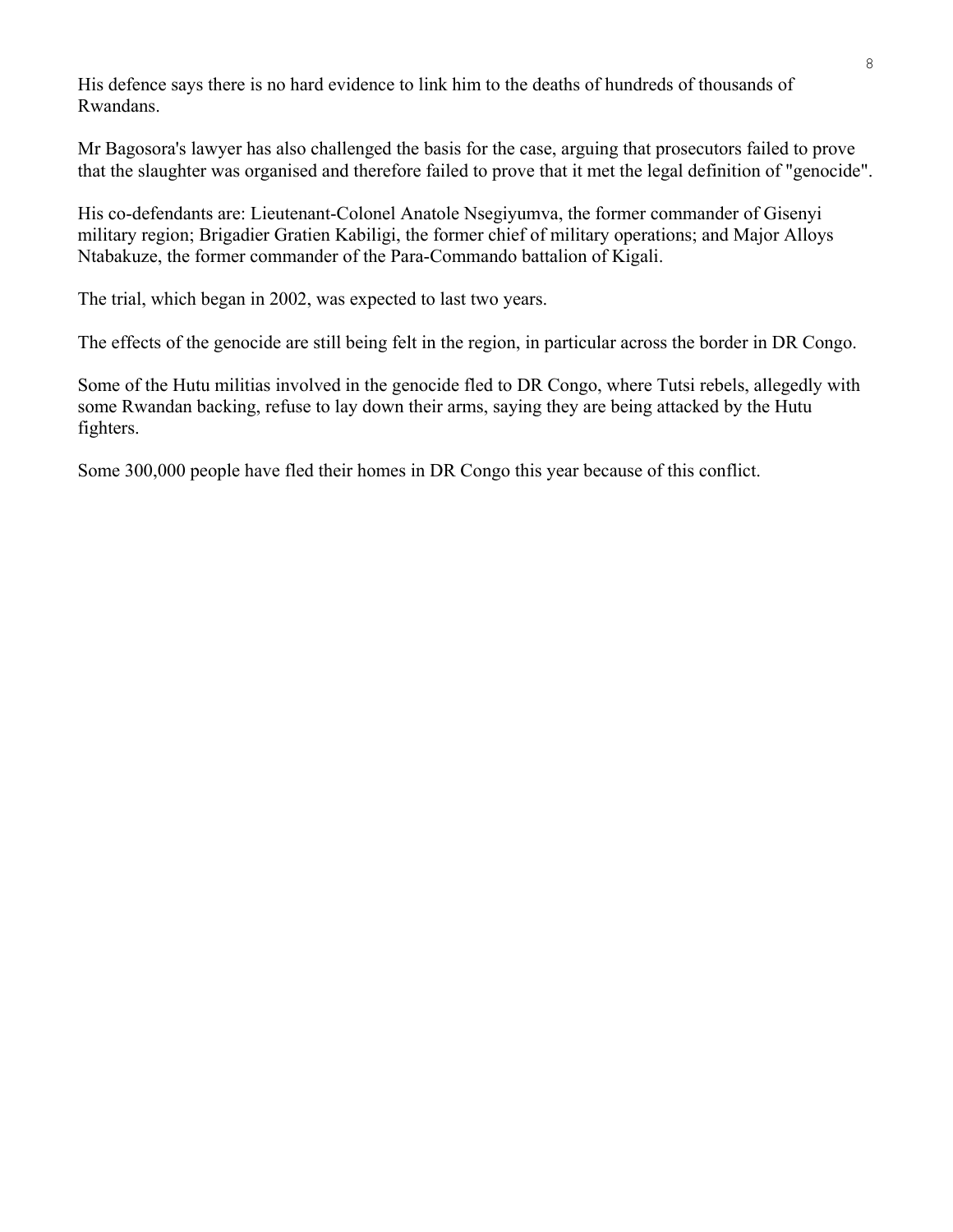UN News Thursday, 18 December 2008

# **Security Council extends probe into Lebanon killings for another two months**



Daniel Bellemare, Commissioner of the United Nations International Independent Investigation Commission in Lebanon

The Security Council today extended for a further two months the mandate of the independent probe into the 2005 assassination of former Lebanese prime minister Rafiq Hariri and several other political killings in Lebanon.

The 15-member body set up the International Independent Investigation Commission (IIIC) for Lebanon in April 2005 after an earlier United Nations mission found that Lebanon's own inquiry into the massive car bombing that killed Mr. Hariri and 22 others was seriously flawed and that Syria was primarily responsible for the political tensions that preceded the attack.

The Beirut-based Commission is mandated with investigating 20 other attacks and has found additional elements linking some of them to the network behind the Hariri assassination.

The Council voted unanimously to extend the probe – whose mandate was set to expire at the end of this month – until 28 February 2009, as requested by the head of the Commission and former Canadian prosecutor, Daniel Bellemare.

Briefing the Council today prior to the vote, Mr. Bellemare said the extension will allow the Commission to continue to function until the day the international tribunal being set up in The Hague to try those responsible starts to operate on 1 March.

"It would allow the momentum of the investigation to be maintained," he noted. "The extension would also provide a period of time in which the Commission could gradually transfer its investigative operations away from a Beirut base to a base in The Hague."

After the vote, Secretary-General Ban Ki-moon said there would be a coordinated transition of IIIC staff from Beirut to The Hague. "The Secretary-General underlines his firm commitment to ending impunity and to the need to bring to justice those responsible," a [statement](http://www.un.org/apps/sg/sgstats.asp?nid=3623) issued by his spokesperson said.

Speaking to reporters following the meeting, Mr. Bellemare reiterated that the investigation will continue even after the Tribunal begins its operations on 1 March.

"The indictments… will be presented to the Pre-Trial Judge for confirmation when I am satisfied that I have enough evidence to meet the threshold that is provided by the statute of the Tribunal, which is guilt beyond a reasonable doubt," he stated.

In its latest report to the Council, published last week, the Commission said it has acquired new information potentially implicating additional individuals to the network that carried out the suicide car bomb attack that killed Mr. Hariri.